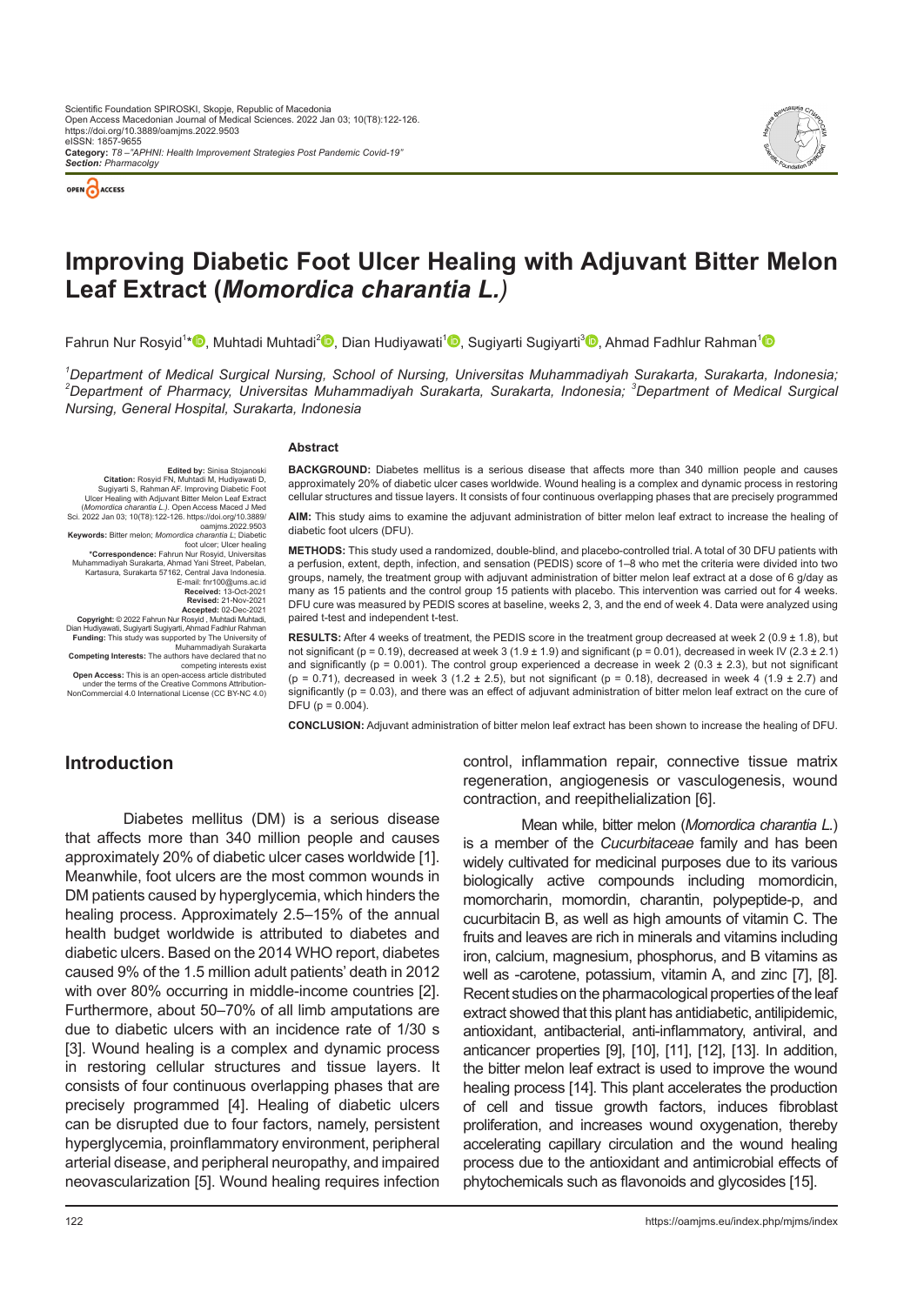# **Methods**

#### *Preparation of the bitter melon leaf extract*

Bitter melon leaf was obtained from agricultural land in Boyolali Regency, Central Java Province, Indonesia. It was selected with good quality, as indicated by the fresh, flat, and green leaves. The leaf was washed, dried in a drying cabinet, made into a coarse powder, and then macerated for 3–5 days with 50% ethanol. The maceration results were filtered with a vacuum cleaner and evaporated with an evaporator until the mixture is slightly thick. This extract was re-evaporated in a water bath until it became thick with water content below 20%. The mixture was then added with corn starch in a ratio of 1:2 and stirred until homogeneous. Furthermore, the mixed extract was dried in an oven at a temperature of 40°C, mashed with a blender, and then placed into capsules. The manufacture of bitter melon leaf extract capsules was carried out at the UMS Clinical Pharmacy Laboratory, Surakarta, Central Java, Indonesia.

### *Clinical trial*

This study used a randomized double-blind placebo-controlled trial design at Dr. Moewardi General Hospital Surakarta, Indonesia. The protocol was approved by the Health Research Ethics Committee Dr. Moewardi General Hospital/School of the Medicine Sebelas Maret University of Surakarta, Indonesia.

#### *Patients*

The inclusion criteria include DFU patients with a perfusion, extent, depth, infection, and sensation (PEDIS) score of 1–8, aged 30–65 years, had hemoglobin levels >10 g/dl, BMI ranges from 18.5 to 22.9, had albumin levels >3 g/dl, and anklebrachial index (ABI) values >0.6–1.3, DM persistent for 0–15 years, willing to participate in the study, and signed informed consent. Meanwhile, the exclusion criteria include patients initially scheduled for minor amputation (Below Knee or Above Knee), has chronic hypoxia, sepsis, aged <30 years or >65 years, stress, obese, alcoholics, smokers, patients with comorbidities such as cardiovascular and lung disease, as well as immunology, steroid therapy and chemotherapy, and allergic to the use of bitter melon leaf extract. The flow chart depicting the recruited and followed-up patients is shown in Figure 1.

#### *Study procedure*

Patients first received an explanation both orally as well as in writing and then submitted informed consent. At the first visit, the patients were examined for eligibility in this study and randomized into the treatment



*Figure 1: Flow of participants through the trial*

and control groups. The treatment group received bitter melon leaf extract orally at a dose of 6 g for 4 weeks while the control received a placebo. Furthermore, medication adherence was determined by counting the number of drugs taken and interviewing each control patient.

#### *Outcome measurement*

The primary efficacy outcome was measured using the PEDIS score. The DFU healing was assessed at baseline, followed by the second, third, and the end of the  $4<sup>th</sup>$  week in both treatment groups.

### *Statistical analysis*

The results of the analysis were presented as the number of patients (n), mean, and SD. The data were analyzed using SPSS, and p < 0.05 indicate a significant difference. Meanwhile, non-parametric statistical methods were used when the variables are not normally distributed. The mean difference analysis between the PEDIS score measurement used the paired sample t-test, Wilcoxon Signed Ranks Test, and ANOVA.

# **Results**

This study involved 30 DFU patients selected at random and divided into two groups (Figure 1), namely, treatment ( $n = 15$ ) and administered with 6 g/day bitter melon leaves extract orally as well as control  $(n = 15)$ treated with a placebo. Baseline characteristics data between the two groups showed no difference, as presented in Table 1. There were no differences in all baseline parameters including age, gender, education, occupation, weight, body mass index (BMI), length of DM, duration of ulcer, PEDIS score, antidiabetic medicine, and ABI. After 4 weeks of treatment, the PEDIS score in the  $2<sup>nd</sup>$  week for the treatment group decreased insignificantly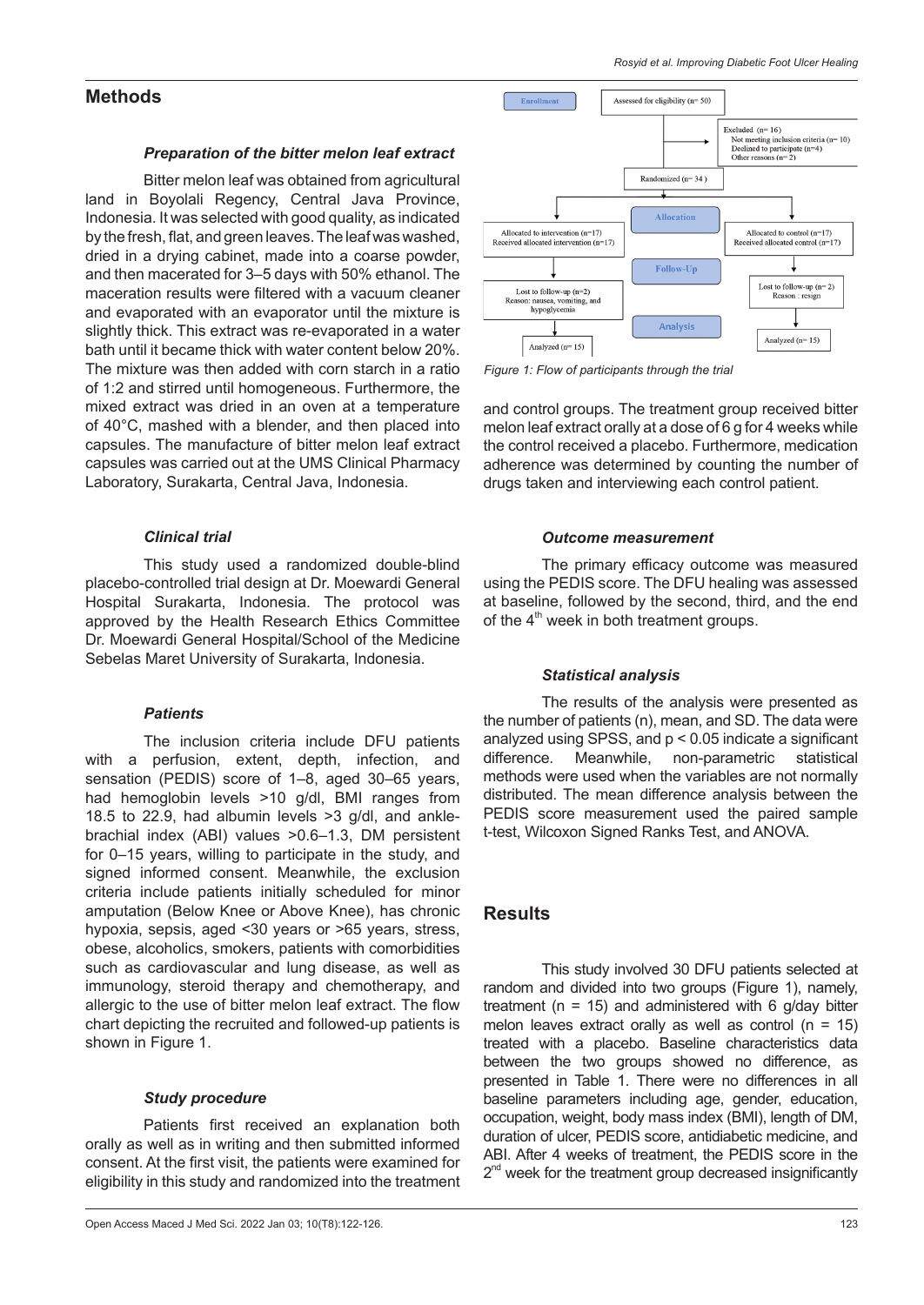#### **Table 1: Demographics and characteristics of subjects**

| Variable                                                                                      | <b>Treatment Group</b> | Control Group  | p-value <sup>a</sup> |  |  |  |  |
|-----------------------------------------------------------------------------------------------|------------------------|----------------|----------------------|--|--|--|--|
|                                                                                               | $(n = 15)$             | $(n = 15)$     |                      |  |  |  |  |
| Age (years)                                                                                   | $55 \pm 7.3$           | $53.1 \pm 8.6$ | 0.30                 |  |  |  |  |
| Gender                                                                                        |                        |                | 0.56                 |  |  |  |  |
| Male $(\%)$                                                                                   | 9(60)                  | 11(73.3)       |                      |  |  |  |  |
| Female (%)                                                                                    | 6(40)                  | 4(26.7)        |                      |  |  |  |  |
| Education                                                                                     |                        |                | 0.54                 |  |  |  |  |
| Elementary School (%)                                                                         | 1(6.7)                 | 1(6.7)         |                      |  |  |  |  |
| Junior high school (%)                                                                        | 8(53.3)                | 10 (66.7)      |                      |  |  |  |  |
| Senior high school (%)                                                                        | 4(26.7)                | 2(13.3)        |                      |  |  |  |  |
| University (%)                                                                                | 2(13.3)                | 2(13.3)        |                      |  |  |  |  |
| Work                                                                                          |                        |                | 0.31                 |  |  |  |  |
| Housewife (%)                                                                                 | 6(40)                  | 9(60)          |                      |  |  |  |  |
| Entrepreneur (%)                                                                              | 8(53.3)                | 4(26.6)        |                      |  |  |  |  |
| Civil servants (%)                                                                            | 0                      | 1(6.7)         |                      |  |  |  |  |
| Retired (%)                                                                                   | 1(6.7)                 | 1(6.7)         |                      |  |  |  |  |
| Body weight (kg)                                                                              | $56.9 \pm 8.9$         | $56 \pm 7.5$   | 0.45                 |  |  |  |  |
| Body mass index $(kg/m^2)$                                                                    | $21.6 \pm 1.3$         | $21.7 \pm 1.3$ | 0.64                 |  |  |  |  |
| Length of suffering from DM (years)                                                           | $8.5 \pm 5.9$          | $8.47 \pm 6.6$ | 0.38                 |  |  |  |  |
| Length of ulcer (weeks)                                                                       | $23.1 \pm 34.8$        | $24.40 \pm 33$ | 0.69                 |  |  |  |  |
| <b>PEDIS Score</b>                                                                            | $4.5 \pm 1.4$          | $5.3 \pm 2.1$  | 0.23                 |  |  |  |  |
| Antidiabetic drugs (OAD)                                                                      |                        |                | 1.00                 |  |  |  |  |
| Yes $(\%)$                                                                                    | 15 (100)               | 15 (100)       |                      |  |  |  |  |
| No (%)                                                                                        | 0                      | $\Omega$       |                      |  |  |  |  |
| Ankle Brachial Index (ABI)                                                                    | $0.9 \pm 0.1$          | $1 \pm 0.1$    | 0.23                 |  |  |  |  |
| *No difference (comparable) P>0.05. PEDIS: Perfusion, extent, depth, infection and sensation. |                        |                |                      |  |  |  |  |

by  $0.9 \pm 1.8$ , with  $p = 0.19$ , but decreased significantly by 1.9  $\pm$  1.9 in weeks 3 as indicated by p = 0.01, and 2.3  $\pm$ 2.1 in week 4 with  $p = 0.001$ . Meanwhile, the control group experienced an insignificant decrease in week 2 by 0.3 ± 2.3 with  $p = 0.71$ , and week 3 by  $1.2 \pm 2.5$ , with  $p = 0.18$ , but decreased significantly in week 4 of 1.9 ± 2.7 as indicated by  $p = 0.03$ , which implies that the adjuvant administration of extract bitter melon leaves (*M. charantia L.*) affects the PEDIS score with p = 0.004 (Table 2 and Figure 2).

#### **Table 2: Effect of bitter melon extract on PEDIS Score**

| Variable                                | Treatment $\Lambda$ | р                     | Control       | Δ             | р              | p between          |
|-----------------------------------------|---------------------|-----------------------|---------------|---------------|----------------|--------------------|
|                                         | Group               |                       | Group         |               |                | groups             |
| PEDIS score $4.5 \pm 1.4$ $2.3 \pm 2.1$ |                     |                       | $5.3 \pm 2.1$ | $1.9 \pm 2.7$ |                | 0.004 <sup>c</sup> |
| of week 1                               |                     |                       |               |               |                |                    |
| PEDIS score $3.7 \pm 1.8$               |                     | $0.003^a$             | $5 + 2.3$     |               | $0.05^{\circ}$ |                    |
| of week 2                               |                     |                       |               |               |                |                    |
| PEDIS score $2.7 \pm 1.9$               |                     | $00.0001^a$ 4.1 ± 2.5 |               |               | $0.01^a$       |                    |
| of week 3                               |                     |                       |               |               |                |                    |
| PEDIS score $2.2 \pm 2.1$               |                     | 0.02 <sup>b</sup>     | $3.4 \pm 2.7$ |               | $0.04^{b}$     |                    |
| of week 4                               |                     |                       |               |               |                |                    |

of week 4<br>ª Paired sample t-test; <sup>ь</sup> Wilcoxon Signed Ranks Test; <sup>с</sup> ANOVA. PEDIS: Perfusion, extent, depth, infection, and sensation.

# **Discussion**

### *Effect of the administration of bitter melon leaf extract on ulcer repair*

The results showed that there was a significant difference in PEDIS scores between the treatment and control groups as indicated by the decrease in weeks 1, 2, 3, and 4 (Figure 2). These results are consistent with previous studies which reported that administration of bitter melon extract improves and accelerates the wound healing process in rabbits [14], [16], [17]. Furthermore, Liu *et al.* (2021) stated that the treatment with bitter melon leaf extract tends to improve blood glucose control in patients with type 2 DM [18]. It also increases wound contraction, closure time, epithelialization, tissue regeneration [19], and hastens the wound healing process in diabetic



Week III

 $2.7$ 

 $4.1$ 

*Figure 2: Ulcer repair data as measured by the perfusion, extent, depth, infection, and sensation score in the treatment group and the control group weeks 1, 2, 3, and 4*

Week I

 $3.7$ 

 $\overline{5}$ 

Mean of PEDIS Score

 $0.0$ 

Intervention Group

--<br>-- Control Group

Week I

 $4.5$ 

 $5.3$ 

animals [20], [21]. The powdered leaf extract of this plant significantly increases tissue regeneration and epithelialization of wound contraction in a mouse ulcer model [22]. Moreover, topical administration improves and enhances the wound healing process in patients with diabetes [23], [24]. It also decreases inflammation, increases granulation tissue formation and angiogenesis, thereby accelerating healing [4], [25], [26], [27].

Vitamins A and C contained in the bitter melon leaf have antioxidants and anti-inflammatory properties [4], [28]. In damaged skin, vitamin C increases the formation of hydroxyproline, which is a component of collagen, hence, the higher the hydroxyproline, the greater the collagen formed. Collagen fibers are fibrous proteins which strengthen wounds, thereby accelerating the closure process [16].

Rembe *et al.* (2018) reported that the administration of vitamin C increases the activity and number of fibroblasts. This stimulates an increase in the number of collagen, elastin, and glycosaminoglycan fibers [29]. Furthermore, vitamin A has antioxidant activity, increases fibroblast cell proliferation, modulates cell proliferation and differentiation, increases collagen and hyaluronic synthesis, and decreases MMP [30]. It also plays an important physiological role in the growth of skin epithelium, protects mucous membranes and epithelial cells from cornification processes, and increases the resistance of mucous membranes to infection by covering the epithelium [28]. This study is limited due to the low number of DFU patients used. Besides, the examination was not carried out on other variables that might affect DFU healing, including albumin levels, oxygen tension, leukocyte, estrogen, and cortisol levels, as well as fibroblast and collagen count.

### **Conclusion**

The administration of adjuvant from bitter melon leaf extract improves Diabetic Foot Ulcers (DFU) healing. Further studies need to increase the number of DFU patients as samples, examine albumin, oxygen tension, leukocyte, estrogen, and cortisol levels, as well as fibroblast and collagen counts.

Week IV

 $2.2$ 

 $3.4$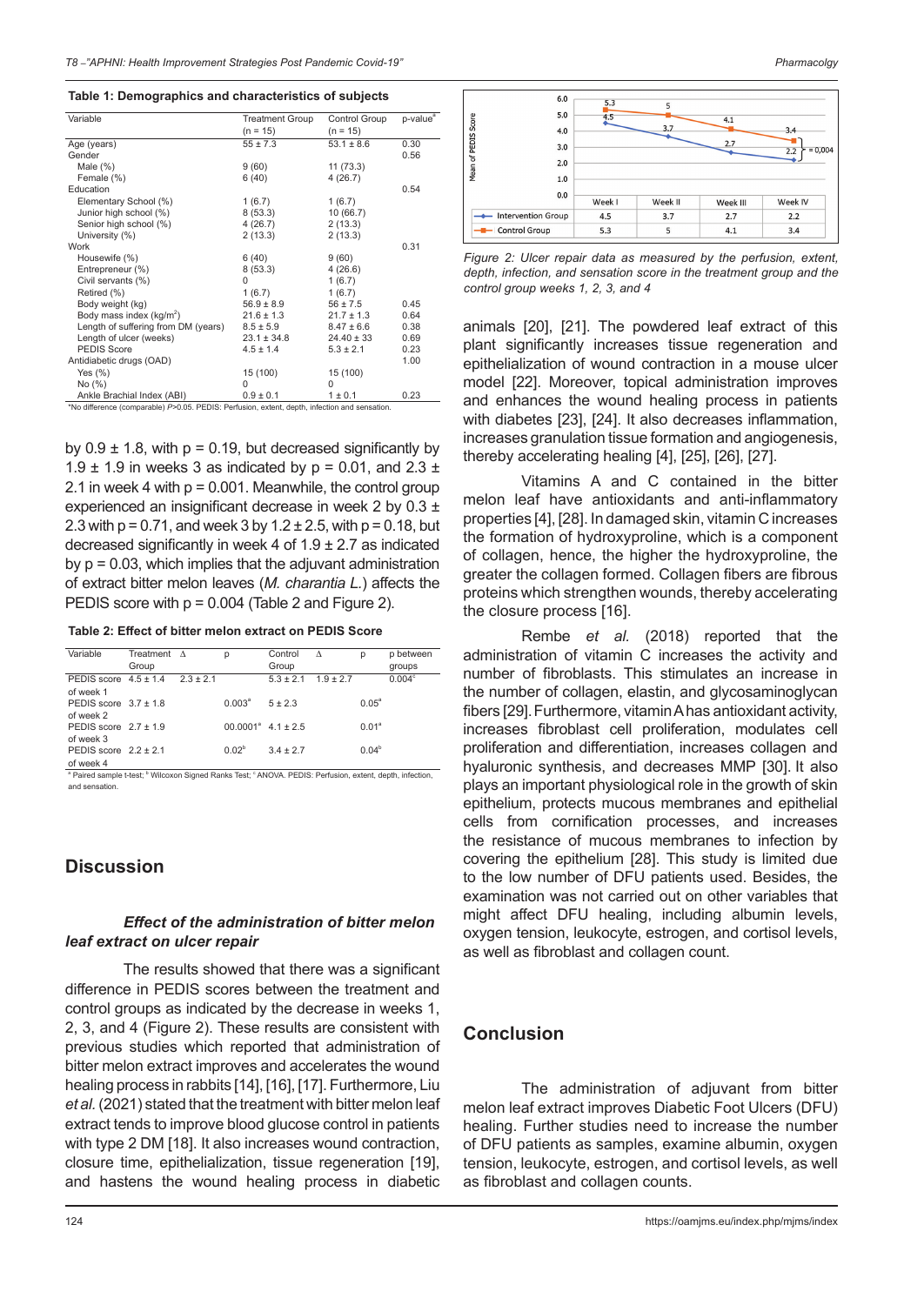# **Acknowledgments**

This study was funded by the University of Muhammadiyah Surakarta, based on Decree No. 78.1/A.3-III/LPPM/II/2019. The authors are grateful to the Director of RSUD Dr. Moewardi Surakarta, Central Java, Indonesia, and all participants in this study.

# **Authors' Contributions**

Concept and design (Fahrun Nur Rosyid, Muhtadi), data collection and ethical clearance (Fahrun Nur Rosyid, Dian Hudiyawati, Sugiyarti), analysis and interpretation of data (Fahrun Nur Rosyid, Muhtadi), manuscript draft and translation (Fahrun Nu Rosyid, Muhtadi, Ahmad Fadhlur Rahman).

# **Ethics Approval and Consent to Participate**

Prospective participants were invited and oriented on the purpose of this study, namely to examine the administration of the adjuvant of bitter melon leaf extract to improve DFU healing. Informed consent was obtained before the study and the participants were allowed to withdraw at any time. The ethical clearance was obtained from the Commission of Health Research Ethics at RSUD Dr. Moewardi/FK UNS Surakarta (Number: 780/VIII/HREK/2021).

# **References**

- 1. Sarwar N, Gao P, Seshasai SR, Gobin R, Kaptoge S, Di Angelantonio E, *et al*. Diabetes mellitus, fasting blood glucose concentration, and risk of vascular disease: A collaborative metaanalysis of 102 prospective studies. Lancet. 2010;375(9733):2215- 22. [http://dx.doi.org/10.1016/S0140-6736\(10\)60484-9](http://dx.doi.org/10.1016/S0140-6736(10)60484-9) PMid:20609967
- 2. Saran R, Li Y, Robinson B, Ayanian J, Balkrishnan R, Bragg-Gresham J, *et al*. US renal data system 2014 annual data report: Epidemiology of kidney disease in the United States. Am J Kidney Dis. 2015;66(1):A7. http://dx.doi.org/10.1053/j. ajkd.2015.05.001

PMid:26111994

- Yang Q, Vijayakumar A, Kahn BB. Metabolites as regulators of insulin sensitivity and metabolism. Nat Rev Mol Cell Biol. 2018;19(10):654-72. http://dx.doi.org/10.1038/s41580-018-0044-8 PMid:30104701
- 4. Singh MP, Sarangdevot YS, Sisodia SS. Wound healing activity

of the whole plant of *Momordica charantia* Linn. in rats. Indian Drugs. 2018;55(11):64-70.

- 5. Priyadarshini J, Abdi S, Metwaly A, Jose JS, Mohamed H, Mohamed H, *et al*. Prevention of diabetic foot ulcers at primary care level. Dermatol Open J. 2018;3(1):4-9.
- 6. Xiang J, Wang S, He Y, Xu L, Zhang S, Tang Z. Reasonable glycemic control would help wound healing during the treatment of diabetic foot ulcers. Diabetes Ther. 2019;10(1):95-105. https://doi.org/10.1007/s13300-018-0536-8 PMid:30465160
- 7. Jia S, Shen M, Zhang F, Xie J. Recent advances in momordica charantia: Functional components and biological activities. Int J Mol Sci. 2017;18(12):2555. https://doi.org/10.3390/ iims18122555

PMid:29182587

- 8. Zhang F, Lin L, Xie J. A mini-review of chemical and biological properties of polysaccharides from *Momordica charantia*. Int J Biol Macromol. 2016;92(235):246-53. http://dx.doi. org/10.1016/j.ijbiomac.2016.06.101 PMid:27377459
- 9. Mahmoud MF, El Ashry FE, El Maraghy NN, Fahmy A. Studies on the antidiabetic activities of *Momordica charantia* fruit juice in streptozotocin-induced diabetic rats. Pharm Biol. 2017;55(1):758-65. https://doi.org/10.1080/13880209.2016.1275026 PMid:28064559
- 10. Rosyid FN, Dharmana E, Suwondo A, Heri Nugroho KH, Sugiarto S. The effect of bitter melon (*Momordica charantia* L.) leaves extract on TNF- $\alpha$  serum levels and diabetic foot ulcers improvement: Randomized controlled trial. Biomed Pharmacol J. 2018;11(3):1413-21.
- 11. Saad DY, Soliman MM, Baiomy AA, Yassin MH, El-Sawy HB. Effects of Karela (Bitter Melon; *Momordica charantia*) on genes of lipids and carbohydrates metabolism in experimental hypercholesterolemia: Biochemical, molecular and histopathological study. BMC Complement Altern Med. 2017;17(1):319. https://doi.org/10.1186/s12906-017-1833-x PMid:28623919
- 12. Nagarani G, Abirami A, Siddhuraju P. A comparative study on antioxidant potentials, inhibitory activities against key enzymes related to metabolic syndrome, and anti-inflammatory activity of leaf extract from different *Momordica* species. Food Sci Hum Wellness. 2014;3(1):36-46.
- 13. Panda BC, Mondal S, Devi KS, Maiti TK, Khatua S, Acharya K, *et al*. Pectic polysaccharide from the green fruits of *Momordica charantia* (Karela): Structural characterization and study of immunoenhancing and antioxidant properties. Carbohydr Res. 2015;401:24-31. https://doi.org/10.1016/j.carres.2014.10.015 PMid:25464078
- 14. Ahuja D, Mittal A. Effect of *Momordica charantia* L. seeds extract on biophysical and biochemical parameters of wound in experimentally induced diabetes in rats. J Biomed Pharm Res. 2013;2(6):95-100.
- 15. Kisacik ÖG, Güneş Ü, Yaprakçi MV, Altunbaş K. Effectiveness of bitter melon extract in the treatment of ischemic wounds in rat. Turkish J Biol. 2018;42(6):506-16. https://doi.org/10.3906/ biy-1804-36

PMid:30983870

- 16. Pişkin A, Altunkaynak BZ, Tümentemur G, Kaplan S, Yazici ÖB, Hökelek M. The beneficial effects of *Momordica charantia* (bitter gourd) on wound healing of rabbit skin. J Dermatolog Treat. 2014;25(4):350-7. https://doi.org/10.3109/09546634.2012.713459 PMid:22812507
- 17. Hussan F, Teoh SL, Muhamad N, Mazlan M, Latiff AA. *Momordica charantia* ointment accelerates diabetic wound healing and enhances transforming growth factor-β expression.